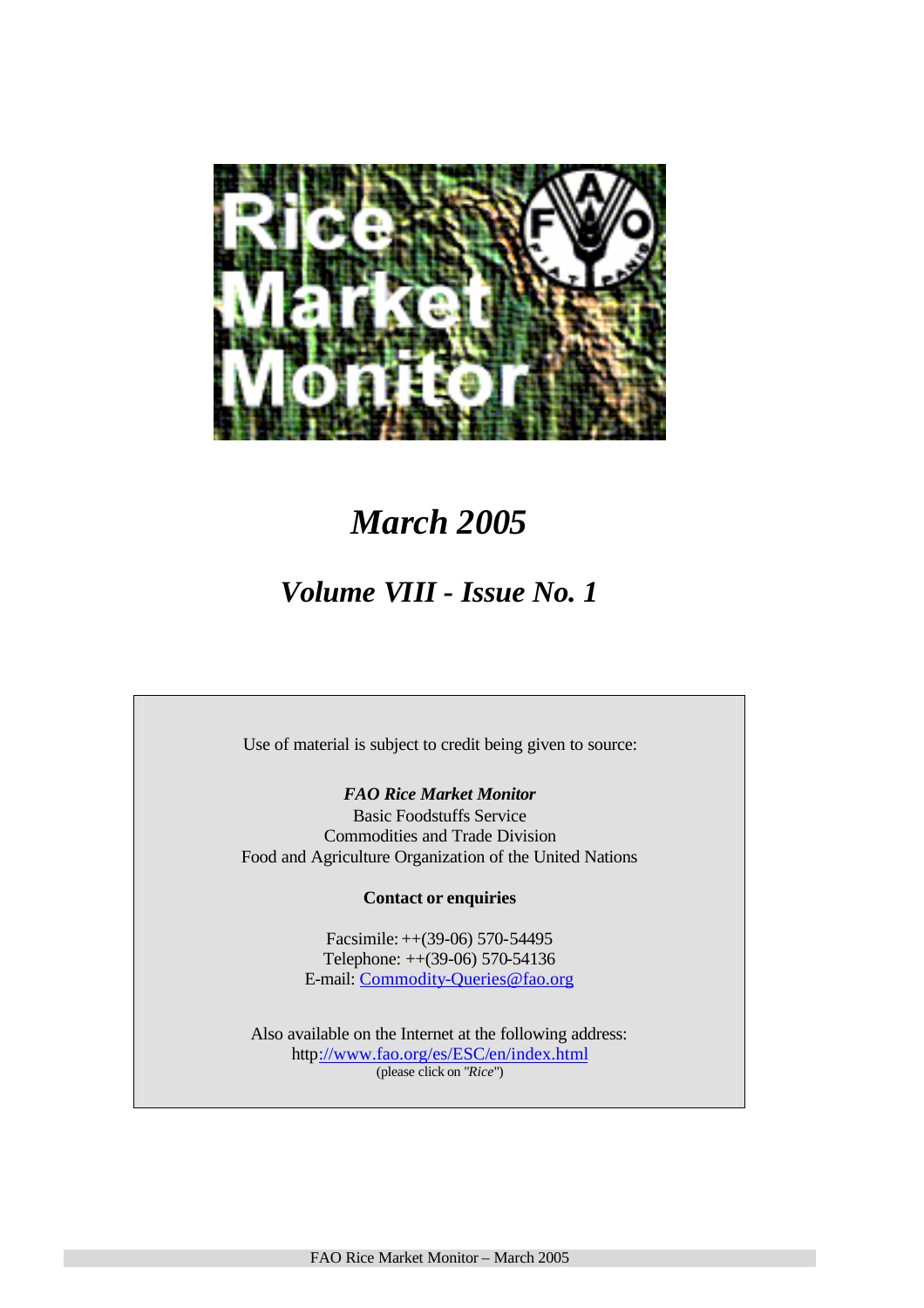## **OVERVIEW**

- Following less buoyant assessments of crops in Cambodia, China and Laos, FAO has revised downward its estimate of **global paddy production in 2004**, which now stands at 605 million tonnes. If confirmed at that level, the 2004 season will end with a 4 percent increase in production compared with 2003, with most of the expansion concentrated in China, Indonesia, Japan, Pakistan, the Philippines and Viet Nam. Egypt, Argentina, Brazil, Uruguay, the United States and the European Union are also estimated to have harvested larger crops in 2004. By contrast, a number of setbacks, in the form of floods and droughts, impaired the paddy seasons in Bangladesh, Cambodia, India, Laos, Malaysia, Myanmar, Nepal, Sri Lanka and Thailand, which are all set to experience a contraction. Production in 2004 is also anticipated to fall in Central America, a result of disease problems and drought, but also in Ecuador, Guyana and Peru. Although recovering from the extremely poor outcome in 2003, production in Australia remained well below the levels reached before 2002, when lingering drought problems started affecting the crop.
- According to FAO first forecast, **global paddy production in 2005** should rise by a modest 1.5 percent to 614 million tonnes, a very tentative figure as many countries in the Northern Hemisphere will not start planting their main crops until mid-year. This rather subdued outlook reflects the possible negative impacts of current drought problems also on the crops that will be planted later in the course of the year. In the Southern Hemisphere, where the 2005 paddy season is already well advanced, production prospects are rather mixed, with Indonesia set to witness a decline of 1 million tonnes from the 2004 record, while a recovery is foreseen in Sri Lanka and Malaysia. The outlook remains downcast in Southern Africa but also in Australia, while Brazil and Argentina are heading towards excellent harvests. Assuming normal weather later in the course of the year, production could recover in those Northern Hemisphere countries that were badly affected by unfavourable climatic conditions in 2004. It is noteworthy, however, that the 2005 season has started against the backdrop of mounting uncertainty, arising from the prevalence of drought conditions in some major rice producing countries but also from rising fuel and fertilizer prices, which may erode the positive effects of attractive rice prices on plantings.
- FAO has slightly raised its forecast for **rice trade in 2005** to 25.8 million tonnes, which represents a 3 percent fall from the latest 2004 trade estimate of 26.5 million tonnes. Much of the contraction should reflect reduced **exports** by Thailand, which reached an exceptionally high level in 2004, but also lower sales from Australia, India, Guyana and Uruguay. By contrast, shipments from Argentina, Myanmar, Pakistan, the United States and Vietnam are anticipated to rise. China's rice exports, which are under state control, are also foreseen to rebound somewhat.
- Demand for rice **imports in 2005** is anticipated to remain strong in some of the major Asian markets, in particular Bangladesh, Indonesia and the Philippines, where concerns over possible supply scarcities stemming from past or ongoing droughts are mounting. Because of the poor crops harvested in 2004, imports by countries in Central America could be larger. The introduction of a new trade regime and lower tariffs in the European Union is also foreseen to give way to a larger inflow of rice to the Community. By contrast, imports to South American countries are expected to fall, as good crops should be harvested. Shipments to Africa might be deterred in 2005 by rising world quotations and freights and, in some instances, by local currency devaluations and more restrictive import policies. Purchases by the Islamic Republic of Iran and mainland China are also expected to be smaller. However, for imports to be cut in China, the government might have to intervene again this year by releasing supplies from inventories, in view of the high domestic prices prevailing in the country.
- World **rice inventories at the close of the 2004/05 marketing seasons** are estimated at 97 million tonnes, 6 million tonnes smaller than their opening levels, meaning that production in 2004 would, again, be insufficient to cover consumption. Most of the traditional exporters are estimated to dent on their stockpiles in 2004, including China, Egypt, India, Pakistan and Thailand. Among importers, inventories are likely to end lower in Indonesia, Nigeria, to change little in the Philippines and the Islamic Republic of Iran and to increase in Brazil, Japan and the Republic of Korea.
- **World rice prices over the calendar 2004** rose to their highest level since 1998, with the FAO all Rice Price Index (1998-2000=100) averaging 104, up from 82 in 2003. Among the various categories, quotations of the high quality Indica rice rose by 20 - 30 percent compared with 2003. The rise was even stronger in the case of the lower quality Indica while gains were more contained for Japonica and Aromatic rice.**International rice quotations** continued to firm in December and January and have remained steady since then, despite the arrival of fresh rice supplies on the market. The price strength reflected brisk import demand and adverse weather conditions in several major producing countries, which raised concerns over a possible further tightening of market conditions later this year. Counter to the prevailing tendency, US rice prices weakened in recent months, depressed by record rice inventories in the country. Prospects for international prices in the coming months point to a continuation of the current strength at least until mid year, when more will be known over the impact of on-going drought problems on production in China, Indonesia, the Philippines, Thailand and Viet Nam.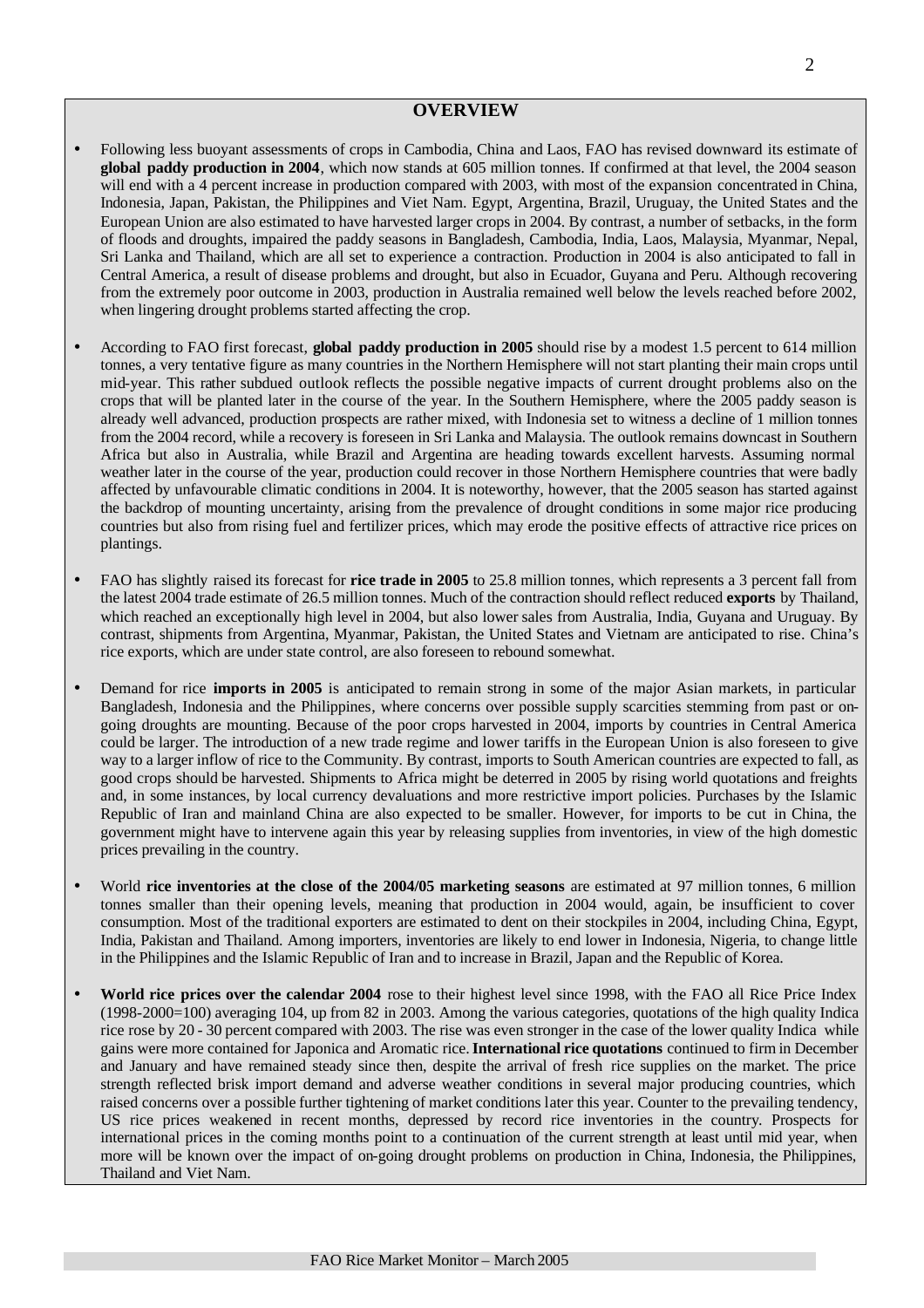# **RICE SITUATION UPDATE AS OF 10 MARCH 2005**

# **I. PRODUCTION**

#### **REVIEW OF PRODUCTION IN 2004**

# **Despite a series of setbacks that negatively affected crops across all major producing regions, global paddy production set to rise by 4 percent in 2004**

The 2004 paddy season is about to be concluded in the Northern Hemisphere, while in the Southern Hemisphere and along the equatorial belt, the 2005 season is well advanced, as a number of countries have



already started gathering their 2005 paddy crops. Since last issue of the FAO Rice Market Monitor, production prospects for the current 2004 paddy season have been subject to sizeable changes, as the effects of weather problems late last year were better quantified. As a result, the FAO estimate of global paddy production in 2004 has been cut down by 5 million tonnes to 605 million tonnes (405 million tonnes in milled rice equivalent), mainly on account of a less buoyant outlook in **Cambodia, mainland China** and **Laos**, which largely offset improved expectations for the **European Union, Mexico, Senegal, Sri Lanka, the United States**  and **Viet Nam**. Despite the downward revision, world paddy production would still be 3.8 percent larger than in 2003 and the second highest on record.

If current forecasts by the Ministry of Agriculture are confirmed, **China** (**mainland**) will end the season with a 12 percent rise in output, much below earlier expectations as severe drought problems in Southern provinces impaired development of the late-season rice crop. The production increase from last year was mainly driven by high market prices and government incentives to producers. An expansion in the area and favourable weather conditions boosted the sector in **Indonesia**. Although **Japan's** rice harvest index was rated as "slightly poor", largely reflecting the passage of three typhoons last autumn, the production is estimated to rise by 12 percent compared with the "extremely poor" 2003 harvest. In the **Republic of Korea,** production also recovered. In **Pakistan**, water shortages and a strong rise in fertilizer prices prevented the country from meeting the Government ambitious production target. Nonetheless, the paddy season yielded 7.5 million tonnes, the second highest performance on record, a reflection of relatively high rice prices. Production in the **Philippines** is also foreseen to rise over the 2004 paddy season (July 2004/June 2005) to 14.4 million tonnes. The increase was concentrated on the third quarter of 2004, while rising input costs and an anticipated recurrence of an El Niño event is set to induce a shift of land out of rice, into cash crops or sorghum over the rest of the season. In **Viet Nam**, the government assessed production at 35.7 million tonnes, 1 million tonne more than in 2003, notwithstanding recurring drought problems. Similarly, paddy production increased in the **Islamic Republic of Iran** and **Turkey**.

In the rest of Asia, the paddy season was affected by a succession of droughts and floods, especially in **Bangladesh**, **Cambodia, India, Laos, Malaysia, Myanmar, Nepal, Sri Lanka** and **Thailand**. Among the countries most affected by inclement weather in 2004, **Bangladesh** is estimated to have lost some 700 000 tonnes of paddy to the floods that hit the country between July and September and, subsequently, to incessant rains. Development of the third, irrigated Boro crop was also impaired by rising petrol and fertilizer prices. An erratic monsoon also marred development of the main Kharif crop in **India**, resulting in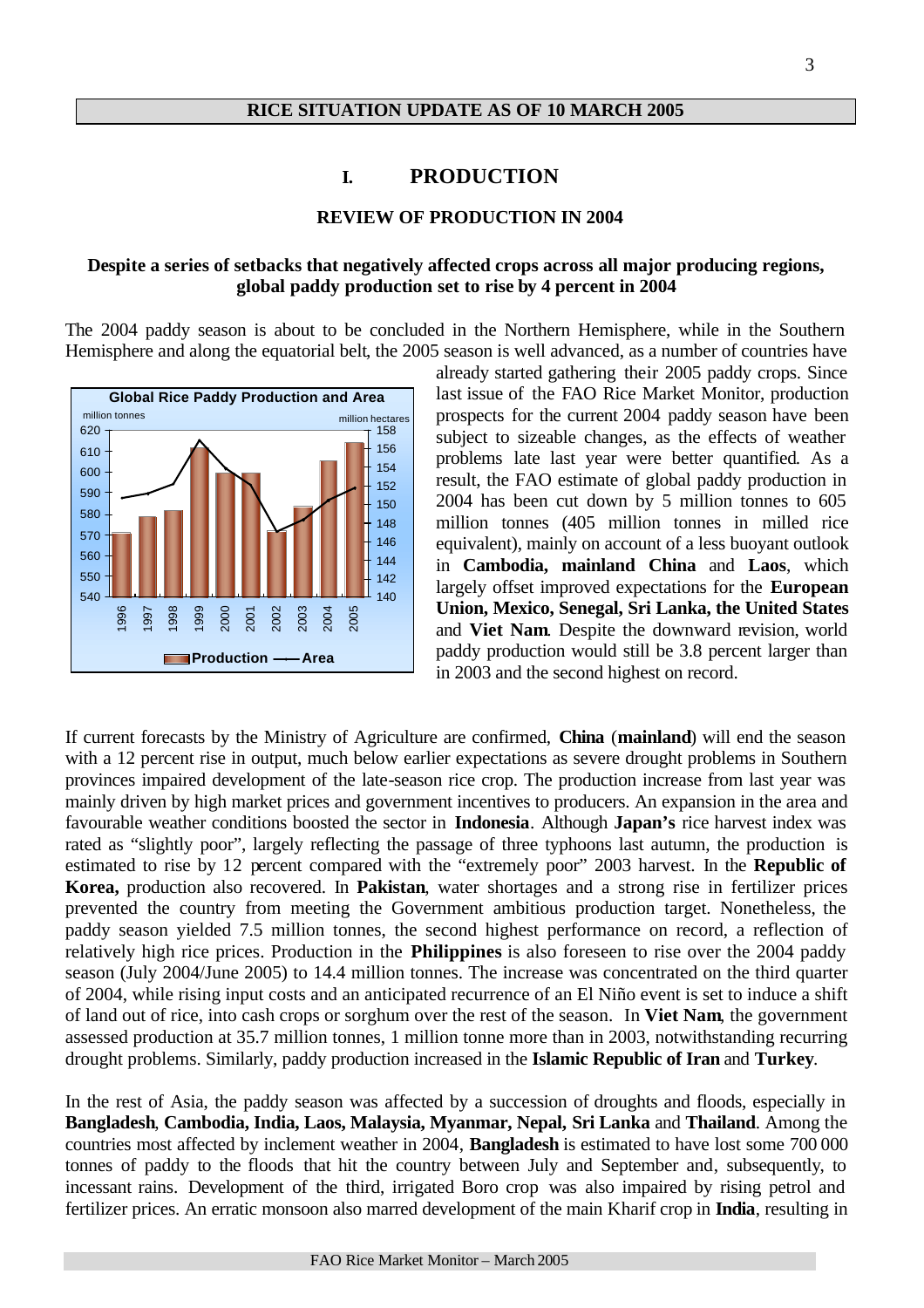a 2 percent decline in production to 127 million tonnes, well below the 136 million tonne government target. The shortfall reflects an erratic monsoon, which marred development of the main Kharif crop. Paddy crops in **Myanmar** were also impaired by floods in 2004. Low producer prices and rising input costs also encouraged farmers to reduced rice plantings over the second, dry, season, in favour of pulses. As a result, output is estimated to have fallen by 4 percent to some 22 million tonnes. In **Thailand,** production in 2004 is set to decline by 7 percent to 25 million tonnes, the lowest level since 1999. Indeed, the principal paddy crop, harvested between November and January, was damaged by floods at the beginning of the season and by an early end of the rains when it was at the reproductive stage. Drought problems also impaired the 2004 second paddy crop, although high prices were reported to have encouraged plantings to exceed government's target. Notwithstanding the production shortfall, the Government has pledged to procure 9 million tonnes of rice from farmers between 1 November 2004 and 28 February 2005. However, because market prices were well above procurement prices, only 2.8 million tonnes were reported to have been procured by end-January by the government agencies, prompting an extension of the scheme until 31 March.

FAO estimates Africa produces some 18.4 million tonnes in 2004, 2 percent more than in 2003, notwithstanding a number of setbacks which affected crops in the region. Much of the increase reflects a



positive season in **Egypt,** which continued to experience productivity gains, lifting production to a new record. Elsewhere, paddy crop development was often hindered by desert locusts, cyclones or drought. Nonetheless, production rose in **Madagascar**, **Guinea-Bissau, Nigeria, Senegal** and **Tanzania**. In the latter two countries, much of the gains were associated with the granting of subsidies on fertilizers, while the sector in **Nigeria** benefited from support under the "President Rice Initiative". By contrast, smaller crops were harvested in **Ghana, Chad, Cote d'Ivoire, Mali** and **Mozambique**.

In the region, strong increases in market prices have been reported, reflecting limited production gains and, on the import side, rising international quotations

and freight rates compounded, in several instances, by devaluations of the local currency. While these higher prices have brought some relief to domestic producers, they were reported to be causing considerable hardship to consumers, whose diets have come to increasingly depend on rice, especially in urban areas.



In Central America and the Caribbean, the season ended negatively in **Costa Rica** and **Panama,** where crops were damaged by an outbreak of a "spinki" mite, but also in **Cuba, Haiti** and **Nicaragua.** In **Cuba**, production is estimated to have fallen by 9 percent in 2004, reflecting the effects of a prolonged drought, especially on the non-State rice sector, which also includes rice grown under the "Arroz popular" programme. Drought conditions have continued to prevail in recent months, preventing the refilling of reservoirs, severely constraining plantings of the second dry season, irrigated crop. By contrast, in the **Dominican Republic**, the sector recovered in 2004, reflecting an expansion in

plantings which compensated for the losses caused by heavy rainfall and the passage of hurricane Jeanne. Similarly, a sizeable expansion in plantings boosted production by 14 percent in **Mexico**. Since 2003, the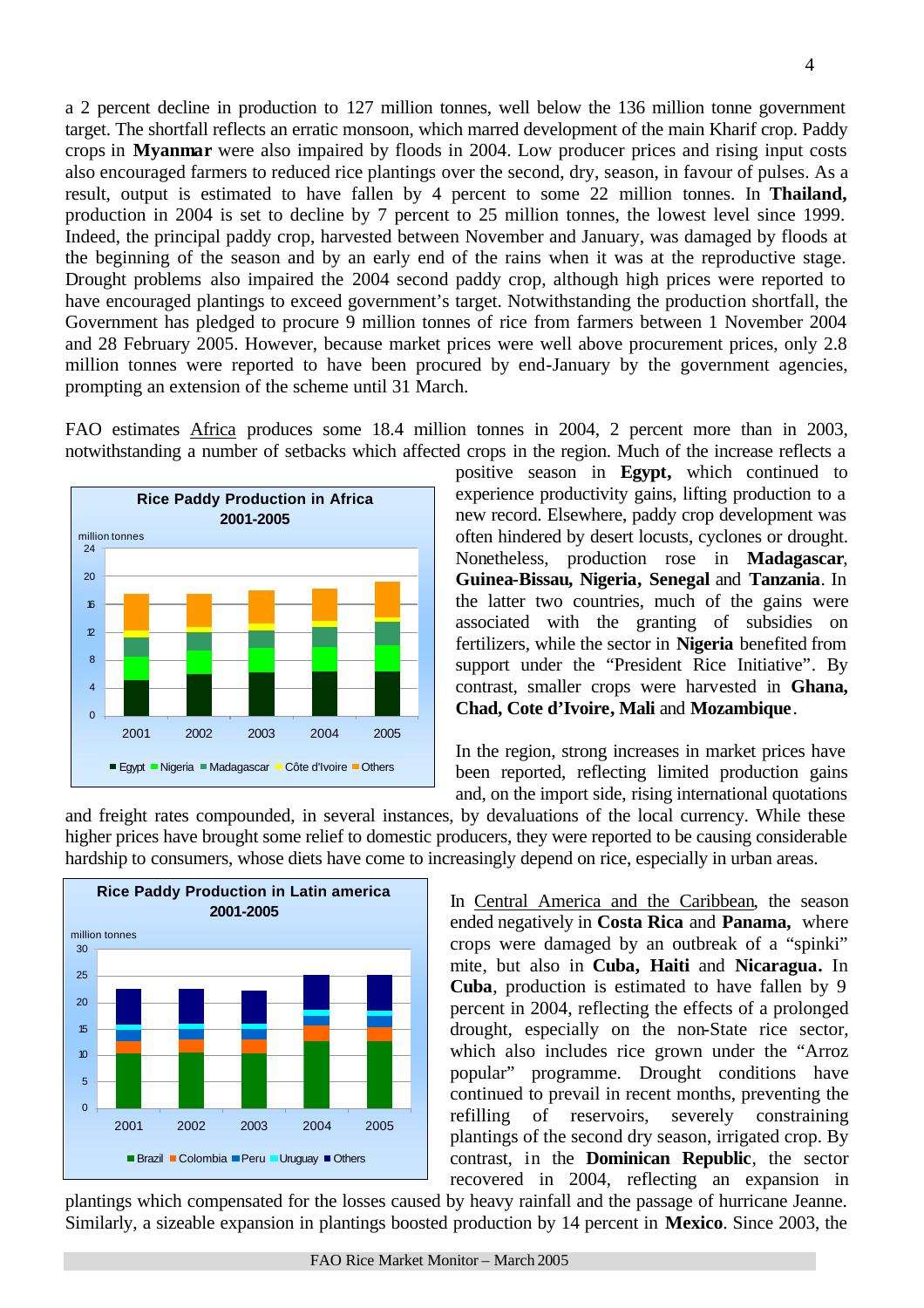country has been operating a new support programme for agriculture, which, in addition to the Procampo direct payments to producers, established a guaranteed price to producers at Pesos 2 100 (US\$ 202) per tonne in 2003.

In South America, the outcome of the season was mixed, with sharp increases experienced in **Argentina, Bolivia, Brazil, Colombia** and **Uruguay**, supported by high prices and favourable growing conditions. On the other hand, production contracted in **Chile**, **Ecuador** and **Peru**, largely because of drought, and in **Guyana**, due to recurring flooding problems.

In the rest of the world, production in the **United States** rose by 15 percent to 10.5 million tonnes in 2004, the first time it surpassed the 10 million tonne benchmark. This outcome reflected excellent weather conditions, which sustained an 11 percent expansion in plantings and the sixth year of consecutive improvement in yields. Production also expanded in the 25 member countries of the **European Union** (EU), to 2.84 million tonnes or 6 percent greater than in 2003. Most of the increase was concentrated in Italy and Spain, which recorded sizeable yield improvements but also increased plantings. As a result, both countries are anticipated to exceed their respective national rice base areas, making them subject to a cut in direct payments. According to the latest official estimates, paddy production in the **Russian Federation** rose by over 3 percent to 465 000 tonnes in 2004, despite a 15 percent reduction in the area. The increase in output reflects favourable weather in Krasnodar, where more than 80 percent of the country's rice is produced. Although production recovered in **Australia**, it was still less than half the level harvested in the late 1990s and early 2000s.

## **I.2. PRODUCTION PROSPECTS IN 2005**

#### **Only a modest increase in 2005 global paddy production currently anticipated**

FAO very preliminary outlook for production in 2005 stands at 614 million tonnes, only 1.5 percent more than the revised estimate for 2004.

Overall production prospects for countries along and South of the equator, most of which have already planted their main 2005 crops, point to little change from the 2004 season. In Asia, **Indonesia,** one of the countries most affected by the tsunami last December, was assessed to have lost some 80 000 tonnes of



paddy to the tidal wave in Sumatra. In January 2005, excessive precipitation caused further damage to paddy crops in southern Sumatra and western Java, which might affect the final outturn of the season, since more than half of the country's annual production is harvested between January and April. As a result, the Government production target in 2005 has been set 1 million tonnes lower than the record 54 million tonnes harvested last year. Production in **Sri Lanka** is anticipated to recover in 2005, as favourable weather conditions have lifted government expectations for the forthcoming Maha crop to 1.9 million tonnes, 16 percent higher than the 2004 drought-affected Maha crop. Despite an on-going dry spell, the outlook is also positive in **Malaysia**.

In southern and eastern Africa, **Madagascar** is expected to record a 13 percent growth to 3.4 million tonnes. The country, which is prone to being hit by cyclones between January and April, already witnessed the passage of Cyclone Ernest in January 2005, which caused some limited damage to rice crops in the southern and western parts of the island. Both **Malawi** and **Mozambique** dry spells last February have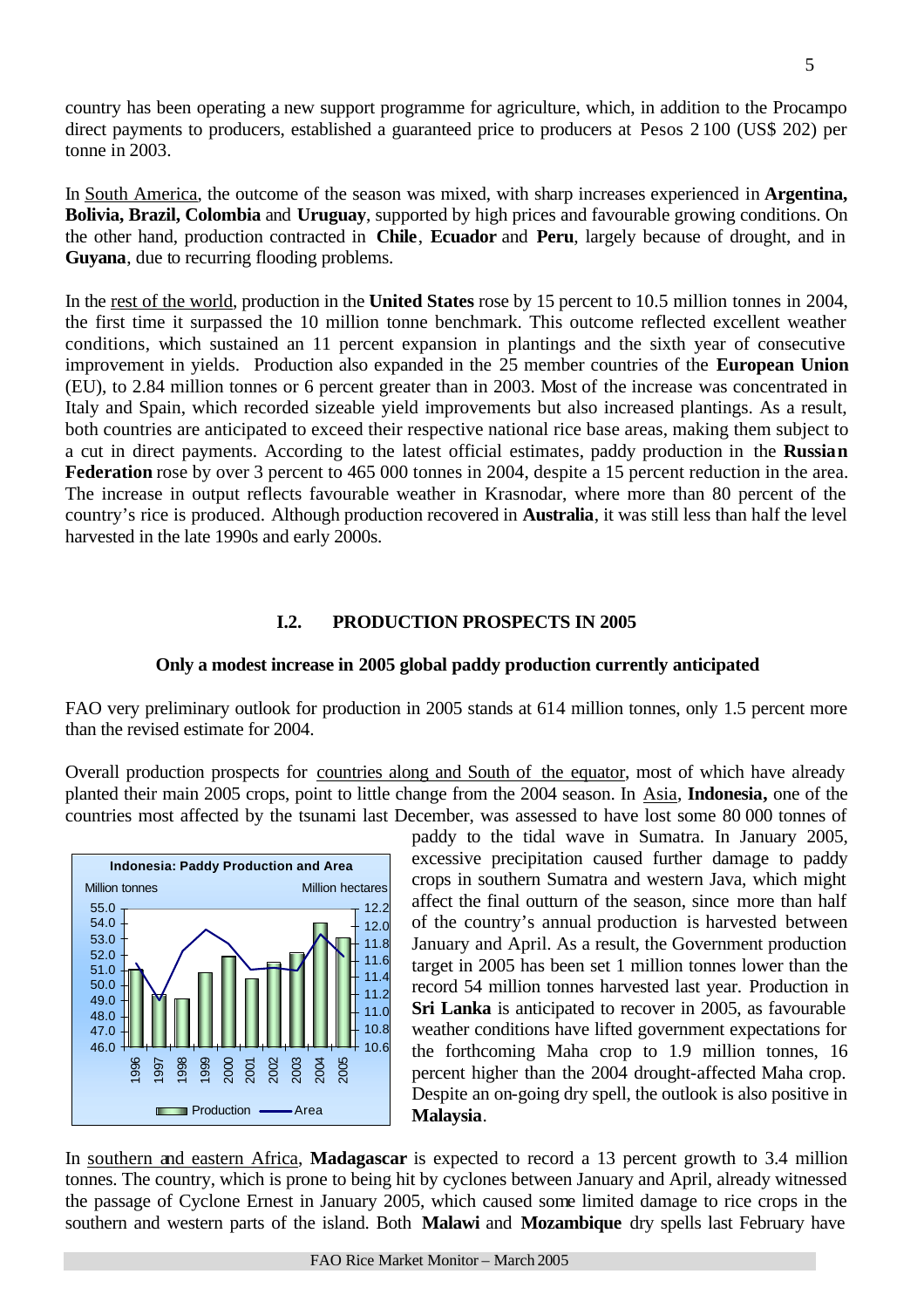marred prospects for a recovery from the drought-induced shortfall last season. Prospects are also negative in **Tanzania,** where a slow start of the rainy season in the northern highlands major producing areas is reported to have delayed and depressed rice planting.

In South America, official surveys in **Argentina** currently point to a 4 percent area increase this year, which together with expectations of further yield gains would boost production by 7.5 percent to 1.14 million tonnes. In **Brazil**, CONAB, drawing from its third crop survey, predicted little change in output, as a 3 percent increase in plantings should compensate for a decline of yields, especially in the central and southern regions, where crops have been affected by insufficient precipitation and by salinization problems. Limited water availability for irrigation in **Uruguay** is reported to have resulted in a 10 percent decline in planting, which may depress production to 1.1 million tonnes. In **Ecuador** and **Peru**, dry weather conditions are delaying planting operation of the 2005 crops.

Similarly, according to the Australian Bureau of Agricultural and Resource Economics, production in **Australia** could be of the order of 430 000 tonnes, or 20 percent less than in 2004. The crop, which started to harvested in February, was hindered for the third consecutive year by drought, so plantings had to be cut by a quarter to 50 000 hectares, while yields also suffered from low temperatures at the beginning of the season.

In the Northern Hemisphere, where the bulk of world rice is produced, the 2005 paddy season is yet to commence, so current FAO forecasts for only modest global production growth are highly tentative, especially given the backdrop of particular uncertainty caused by prevailing drought conditions, rising fuel and fertilizer prices.



Under current prospects, production in 2005 is anticipated to rise in all the major Asian producing countries. In particular, a recovery is anticipated in those that were affected by major weather anomalies in 2004, in particular **Bangladesh, Cambodia, India, Nepal** and **Thailand**, often spurred by the need to rebuild rice domestic reserves. On the other hand, production in the **Islamic Republic of Iran, Pakistan** and **the Philippines** is expected to increase. Indeed, building on its success in achieving self-sufficiency in wheat, the **Islamic Republic of Iran** announced its intention to attain a similar objective for rice. In the **Philippines**, the government remains highly committed to boost production. However, mounting

water shortages have been reported, which may dampen growth over the season. In **Viet Nam**, the Government, which has pledged to keep the area under rice stable, is aiming at only a marginal increase of output to 36 million tonnes. Similarly, a modest 1.4 percent gain is anticipated in **mainland China**, to 182.5 million tonnes, as rising input costs may dampen price incentive effects. The country has been reported to be facing severe drought problems, which may have affected the planting of the early crop which is currently at the transplanting stage. Protective prices for early rice have been announced at RMB 1400 (US\$ 169) per tonne in 2005, unchanged from last year. By contrast, official forecasts already indicated a retrenchment of production in 2005 in **Japan**, in line with current government policies. Similarly, in the **Republic of Korea**, the Government recently announced the abolition of the public rice procurement programme, which together with an increase in import access, will intensify domestic producers' exposure to import competition and increase the pressure for the sector to be scaled down.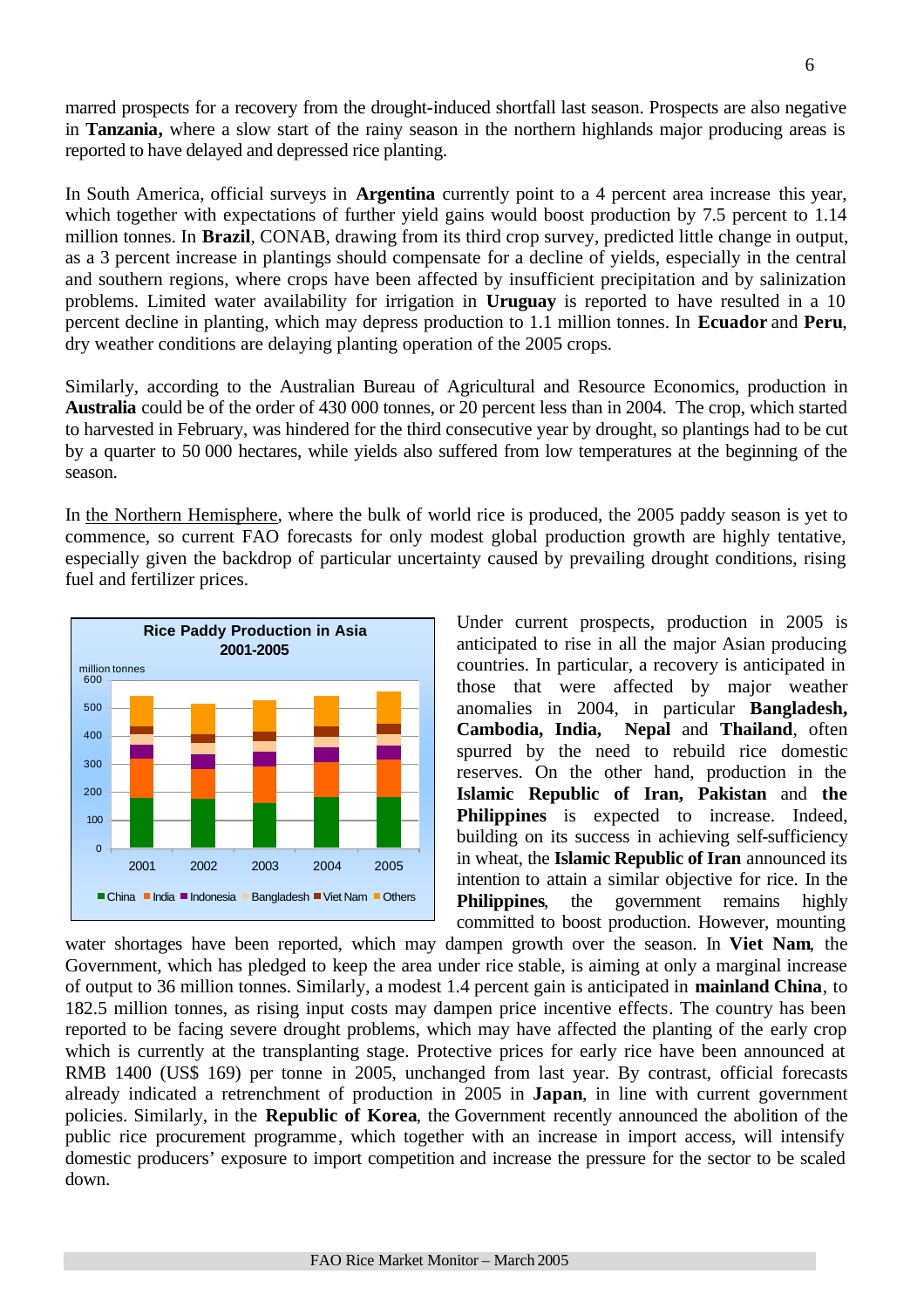Among African countries located north of the equator paddy production-related activities will not start until April-June. Production is set to recover in **Chad** and **Mali**. Further increases are anticipated in **Egypt, Nigeria** and **Senega**l, while little change is foreseen elsewhere, since a surge in basic input costs, especially fertilizers, may erode the positive impact of attractive domestic prices. In Latin America and the Caribbean, the production outlook is positive in **Colombia**, **Costa Rica, Cuba, Nicaragua** and **Panama**. By contrast, in **Guyana,** the sector, which is highly dependent on exports to the EU market, is likely to be negatively impacted by expectations of falling export prices under the new EU rice policy regime implemented in September 2004. In the **Dominican Republic,** excessive precipitation in December 2004 and January 2005 in the major producing northern regions is likely to delay planting, with negative impacts on production in 2005. Official forecasts in **Mexico** also point to a marginal decline in output.

Based on the USDA production forecast, production is also set to fall in the **United States**, reflecting expectations of lower producer prices and of less favourable growing conditions. Moreover, it is to be seen if the announcement of less generous funding of US government programmes as of 2006 fiscal year will act as a disincentive to paddy cultivation already this year.

# **II. INTERNATIONAL TRADE IN RICE**

# **Trade in rice to fall by 3 percent in 2005**

Following revisions in the estimates of production in 2004, which determines to a large extent export availabilities and import requirements over the current calendar year, FAO has slightly raised its forecast for rice trade in 2005 to 25.8 million tonnes. This represents a 3 percent fall from the latest 2004 trade estimate, which currently stands at 26.5 million tonnes.

# **Thailand to account for much of the contraction in global exports**

Much of the contraction in rice trade, this year, should arise from a sharp reduction in **Thailand's** exports, from the exceptionally high 10.1 million tonnes shipped in 2004. Given the poor 2004 production outcome and the resulting tightening of prices, the country is anticipated to export 8.5 million tonnes, which would be its second highest performance on record. Sales from **India** might also fall to some 2.5 million tonnes, only marginally lower than last year despite the anticipated contraction in production. Indeed, the expected strength of world prices must enable the country to remain competitive, especially on the parboiled market. Among other sources of supplies, exports from **Uruguay** and **Guyana** may also decline. In the latter, the decline would not only reflect the poor 2004



production, but also lower export prices in the EU, the main destination of Guyana's rice, following the implementation as of September 2004 of the new EU policy regime. **Australia** rice sales will continue to be constrained by very limited domestic availability, following 3 years of below-normal precipitation. **Egypt** is anticipated to keep exports high, at 750 000 tonnes.

By contrast, FAO foresees shipments from **Viet Nam** to increase slightly to 4.1 million tonne this year. Despite drought problems in recent months, the Winter/Spring crop currently under harvest, which is mostly destined to external markets,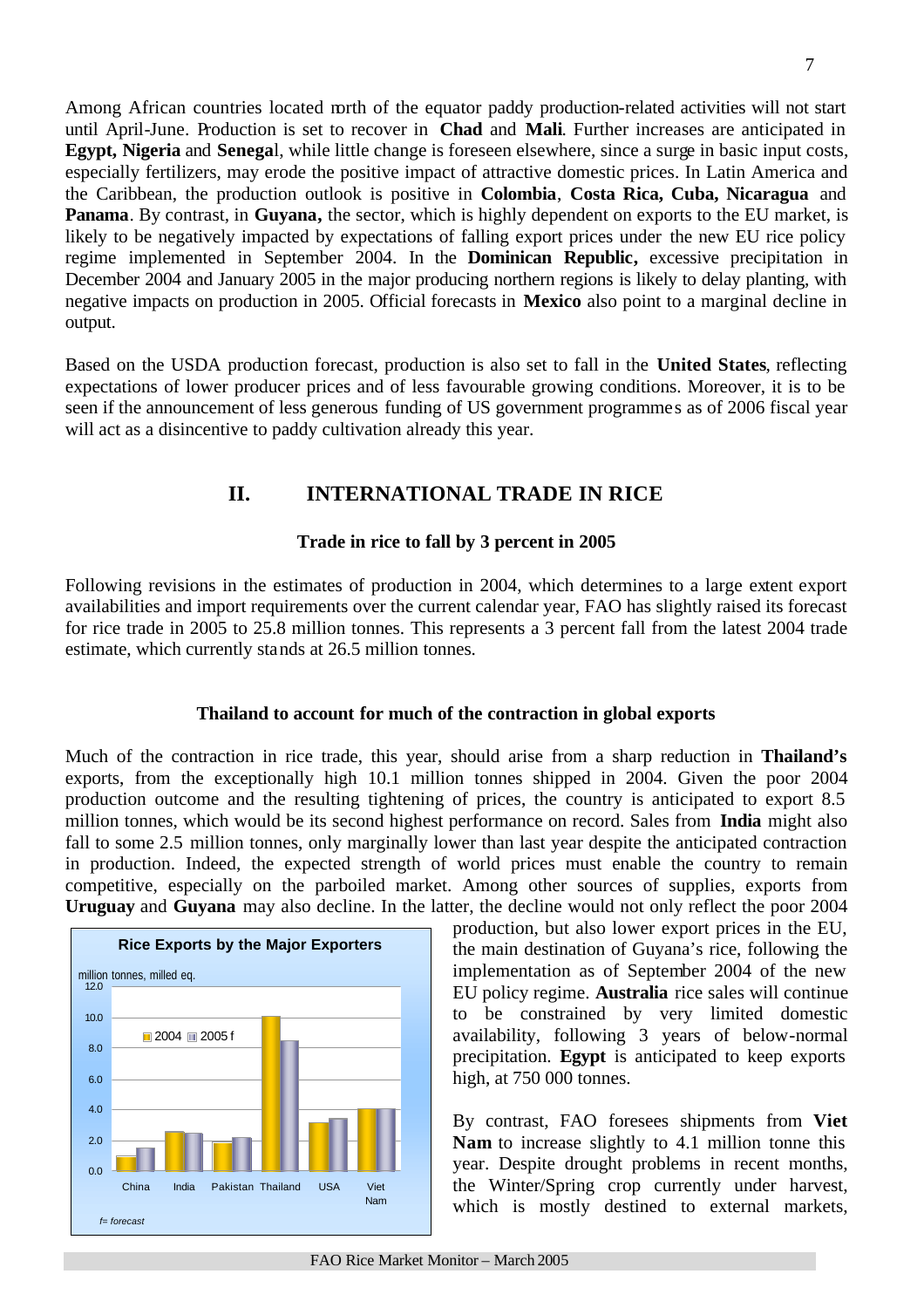appears to have yielded more than last season, which should underpin the country's ability to export, at least in the first half of the year. Indeed, the country already contracted sales for over 2 million tonnes till June. The good 2004 season should allow **Pakistan** to raise its sales abroad, despite a recent hike of import tariffs in its traditional markets of Kenya, Tanzania and Uganda. Exports from **mainland China**, which were severely constrained in 2004 by reduced availabilities, may rebound this year, based on the China's National Grain and Oils Information Centre. However, the 1.4 million tonne semi-official forecast is well below average export volumes, because of the relatively modest production estimate for 2004.

Exports from the **United States** are also set to rise in 2005, sustained by an expected fall in domestic prices, improved access to Central America and the Caribbean and weak competition from Australia. Among the other traditional exporters, **Argentina** may boost shipments, although this might imply it gaining new markets outside the region.

# **Import demand by traditional importers expected to remain strong, while deliveries to Africa and South America may fall**

Import demand is expected to remain strong in some of the major rice importing countries, despite the prevalence of restrictions on trade. In Asia, deliveries to **Indonesia**, in particular, are anticipated to rise to 1.2 million tonnes. Even though the government has extended its ban on rice imports until June, the state trading enterprise Bulog was reported to be considering buying rice on the world market to avert scarcities arousing from a prevailing drought. Similar concerns are anticipated to boost imports to **Bangladesh,** where strong increases in prices have been reported. Fears over an El Nino recurrence in the **Philippines** have also induced the National Food Corporation to contract large purchases in recent months. Overall, the country is forecast to buy 1.1 million tonnes in 2005, up from 1.0 million tonnes last year. According to the Government, imports to the **Republic of Korea** should rise to 226 000 tonnes. Early this year, the Government concluded an agreement with nine WTO country members to retain rice under the WTO "special treatment provision" for another 10 years. In exchange, it pledged to widen progressively the minimum import quota to the equivalent of 7.9 percent of domestic consumption, or 408.7 thousand tonnes, by 2014 and to immediately let 10 percent of imports to be marketed at retail shops. By contrast, imports to **mainland China** are set to fall to some 500 000 tonnes, down from a reported 761 700 tonnes in 2004. However, given the high rice market prices prevailing in the country, this assumes that the government will intervene to cool down the market, for instance by releasing further supplies from government inventories. Lower purchases are also expected to be made by the **Islamic Republic of Iran**.



Current prospects for imports to African countries, also point to an overall contraction, induced mainly by rising world prices and freights rates compounded, in several instances, by the devaluation of domestic currencies. Under the current outlook, declining rice deliveries are expected to be made to **Benin, Cameroon, Madagascar, Nigeria** and **South Africa.**  With the implementation of the East Africa Customs Union protocol on 1 January 2005, **Kenya**, **Tanzania**  and **Uganda** raised tariffs on rice imports to 75 percent, which is also anticipated to depress their shipments this year.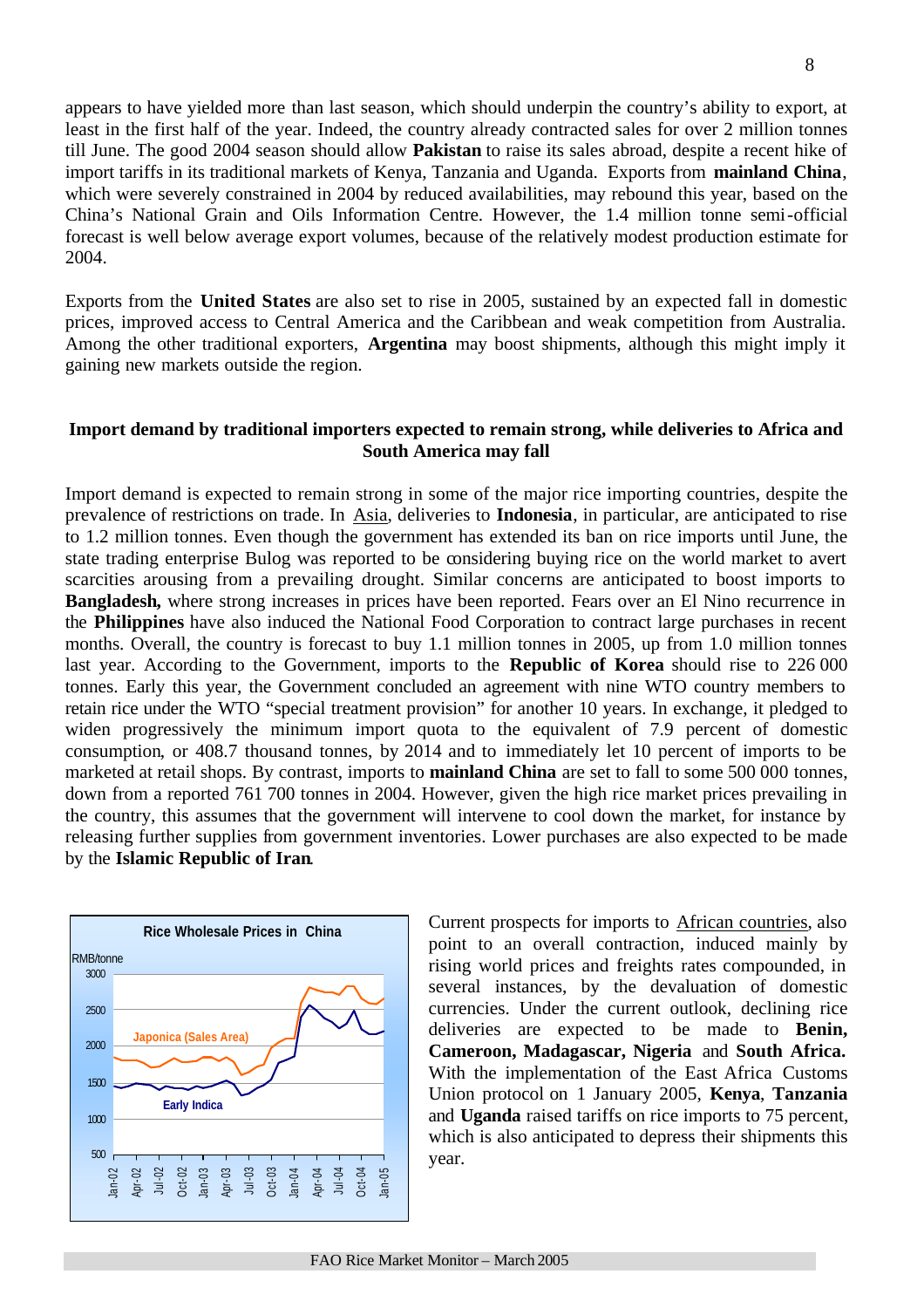

Most countries in Central America and the Caribbean are anticipated to maintain the relatively high level of imports, in particular those that were affected by weather problems in 2004, in particular **Cuba, Nicaragua** and **Haiti**. By contrast, based on higher inventories and current expectations of an aboveaverage crop, **Brazil** is set to import less this year, with the country also announcing it would engage in exports. **Colombia** recently announced it would reduce the out-of-quota tariff on medium and short grain rice imports from 80 percent to 20 percent. However, this might have only a limited impact on imports, most of which enter the country under the preferential quota system, which is based on a variable levy system, under the Andean Price Band

Mechanism.

In the rest of the world, the **United States** is expected to cut its purchases, while **Australia** might need to come onto the market to buy at least 100 000 tonnes to cover its domestic needs while at the same time maintained a minimum level of exports.

Imports to the **European Union** are set to rise to almost 1 million tonnes. EU's tariffs on imports of milled and husked rice were sharply reduced last September to  $\epsilon$ 65 and  $\epsilon$ 175 per tonne respectively, following a 50 percent cut in the official paddy procurement price. Ensuing negotiations with some trading partners led the EU to agree to further tariff cuts as of 1 March 2005. According to the agreement, husked rice imports will be subject to a tariff which will vary according to the actual level of rice imported given a reference import level originally set at 431 678 tonnes (or 215 839 tonnes every six months). Effective imports will be reviewed 10 days before the end of each semester running from 1 March to 31 August and from 1 September to 28 February. Whenever the volume imported in the semester exceeds by more than 15 percent the volume of reference (or 248 215 tonnes), the bound rate of € 65 per tonne comes into effect. If it falls below the reference volume by more than 15 percent (or 183 463 tonnes), the rate will be lowered to  $\epsilon$ 30 per tonne. Finally, within the two limits (between 183 463 tonnes and 248 215 tonnes) an average tariff rate of  $\epsilon$ 42.5 per tonne will be applied.

Imports to the **Russian Federation** are expected to remain in the order of 470 000 tonnes this year, despite the recent announcement that the country will impose a tariff of  $\epsilon$ 70 per tonne for nine months. This replaces the previous tariff of 10 percent, which until January was also subject to a minimum value of €30 per tonne.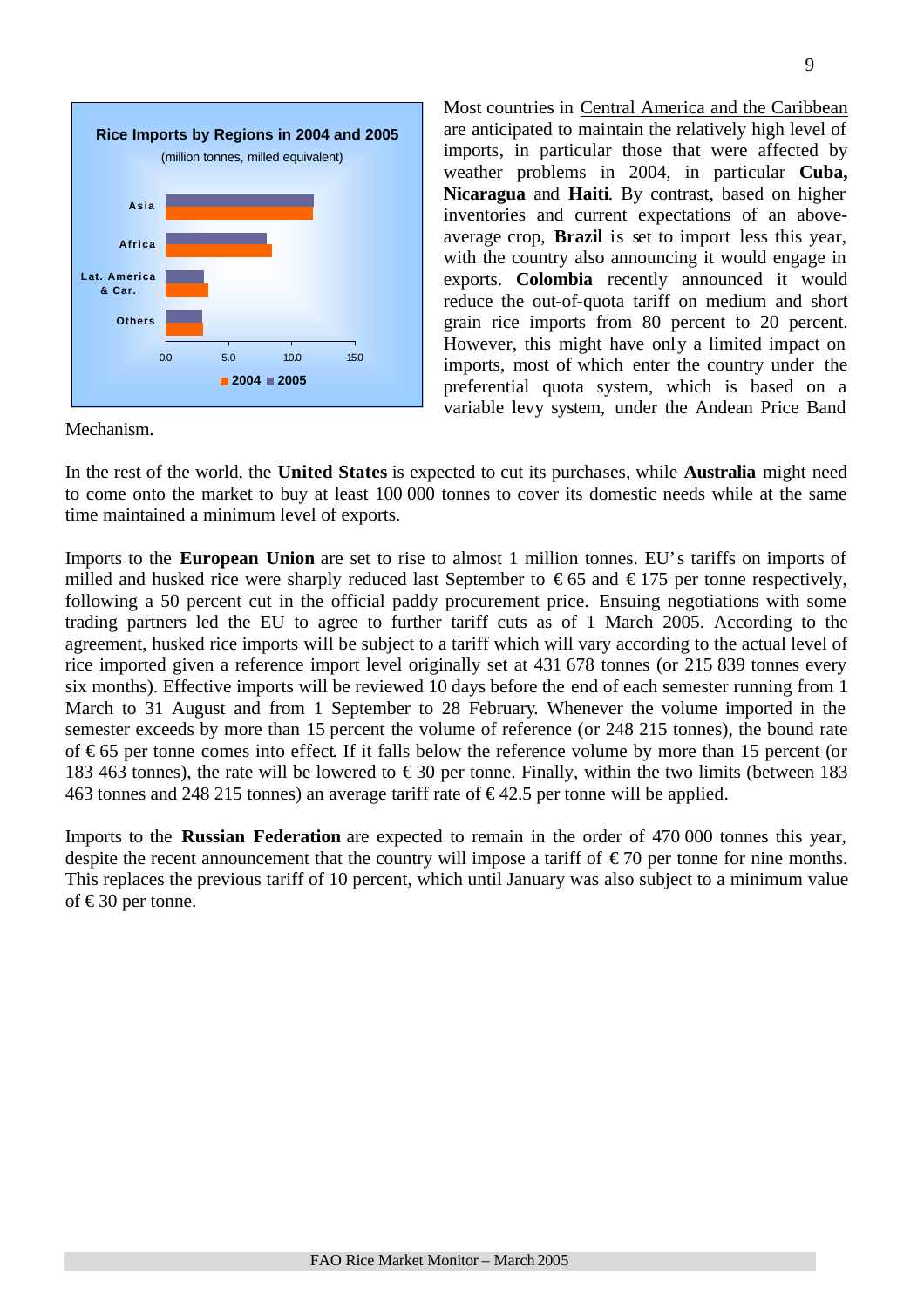#### **III. CLOSING RICE INVENTORIES**



**Rice Stocks still falling in 2005** 

World rice inventories at the close of the 2004/05 marketing seasons are estimated at 97 million tonnes, slightly lower than the previous estimate of 99 million tonnes. The revision mainly reflects the deterioration of the 2004 production prospects in **China**, which may require a larger draw down of stocks in 2005 than previously anticipated. Compared with their opening levels, global inventories would be six million tonnes smaller, meaning that production in 2004 will be insufficient to fully meet consumption and that supplies would have to be pulled out from existing reserves to cover the gap. Most of the traditional exporters are estimated to dent on their stockpiles over the 2004 season, including **China, Egypt, India, Pakistan** and **Thailand**, although **Viet Nam** might keep them close to their opening levels and the **United States** raise them to a record 1.4 million tonnes. Among importers, inventories are likely to end lower in **Indonesia, Nigeria,** to change little in **the Philippines** and the **Islamic Republic of Iran**  and to increase in **Brazil, Japan** and **the Republic of Korea.**

As a result of the decline in global rice inventories, the stock-to-utilization ratio, which gives an indication of the capacity of reserves to compensate for unexpected production shocks, deteriorated slightly in 2004 compared with 2003, with the ratio falling to 24 percent, down from 25 in 2003.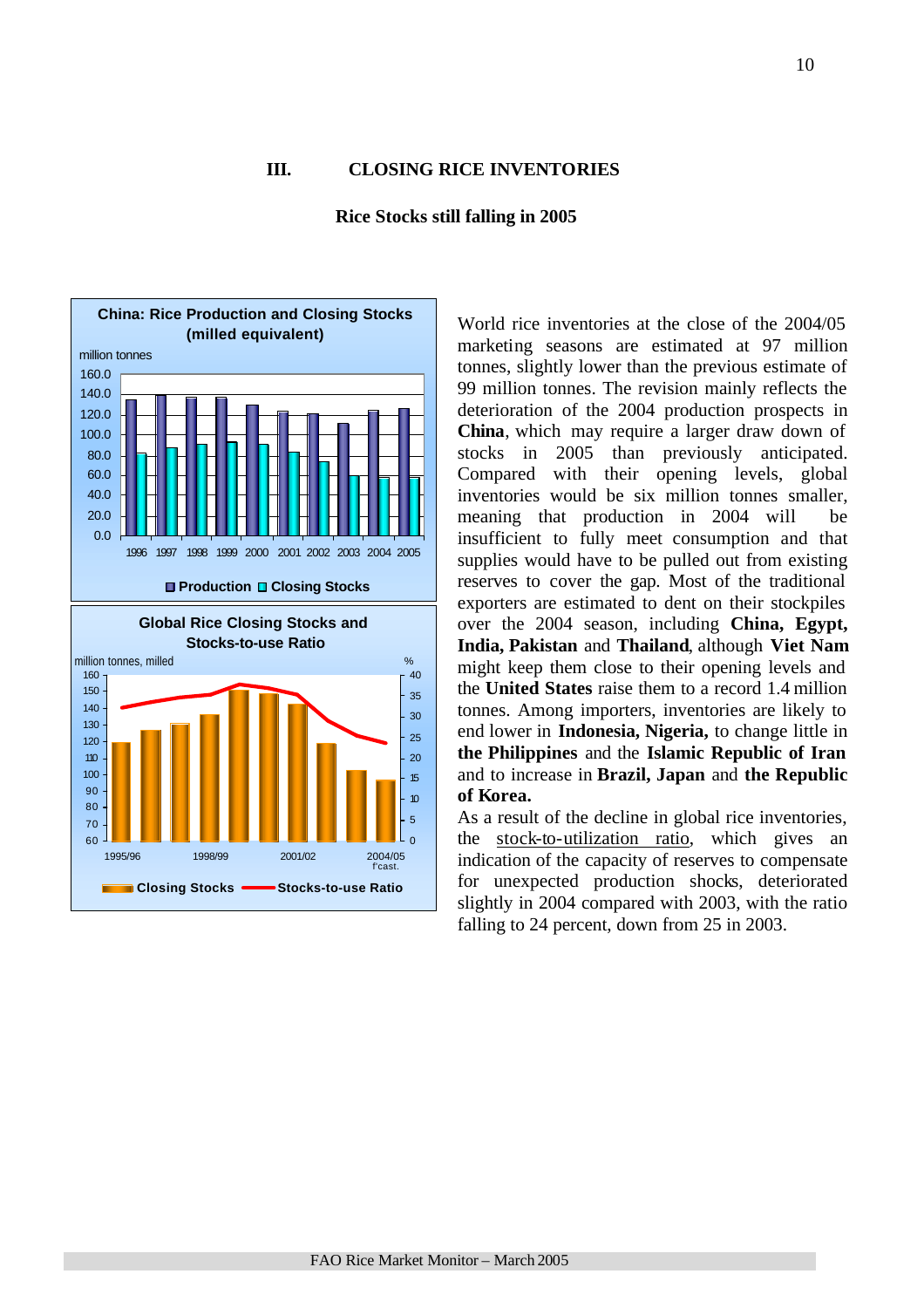# **IV. INTERNATIONAL RICE PRICES**







International rice prices recorded further gains in 2004, with the FAO all Rice Price Index (1998- 2000=100) averaging 104 for the whole year, the highest level since 1998 and 22 points more than in 2003. Among the various categories, quotations of the high quality Indica rice rose by 20 - 30 percent compared with 2003. The rise was even stronger in the case of the lower quality Indica rice, with prices of Thai A1 Super rising by US\$ 56 per tonne or 37 percent between 2003 and 2004. Gains were more contained in the case of Japonica and Aromatic rice.

#### **World Prices to remain on an upward trend in 2005**

Prices have remained on a rising trend since November 2004, with the index reaching 106 in January and February, 5 points more than last November and 3 points more than last December. The strength reflected adverse weather conditions in several major producing countries, which raised fears over the possible tightening of market conditions in the coming months. Within the high quality Indica rice segment, the price of Thai 100%B rice rose from US\$ 265 per tonne last November to US\$ 298 per tonne in February, but fell back to US\$ 294 per tonne in the first half of March. The Thai A1 Super quotations also gained about US\$ 20 over the period, also losing US\$ 4 per tonne in the two weeks of March. In contrast with most other origins, price quotations for rice from the United States fell in the past four months, in the wake of a 2004 bumper harvest and rising domestic inventories. International rice prices are expected to keep rising in the coming months, as supplies in several of the major exporting countries appear rather tight. The increase might be sharper for fragrant rice, reflecting fears of Hom Mali crop failure in the northern provinces of Thailand. Quotations for rice from the United States, however, could continue to fall in the coming months, pressured

by large domestic inventories and a slackening of demand in South America. This would mean a further narrowing of the price differential between rice from the United Stated and rice from the traditional Asian exporters.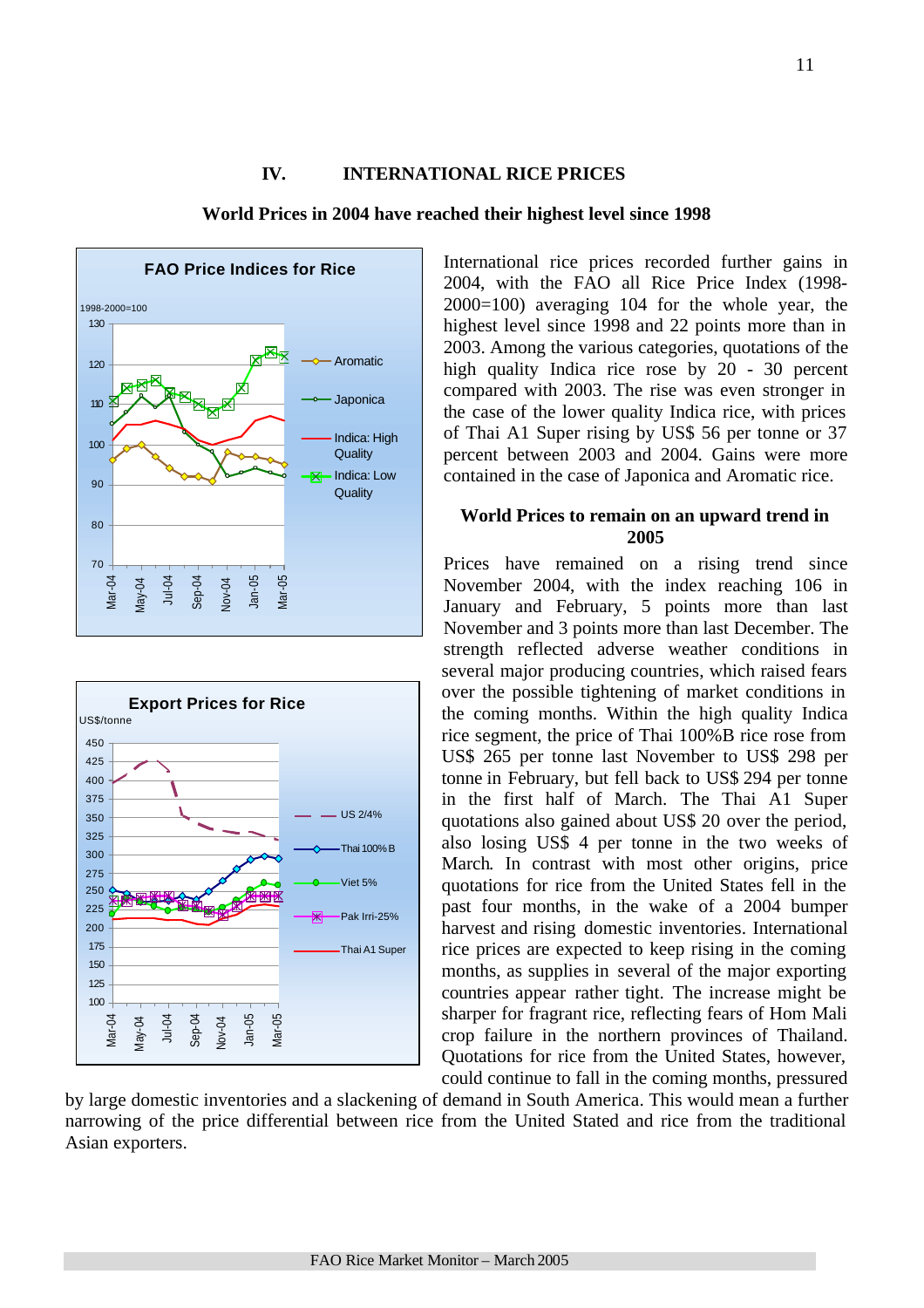| <b>FAO Rice Price Indices</b> |           |                     |        |     |          |          |  |  |  |
|-------------------------------|-----------|---------------------|--------|-----|----------|----------|--|--|--|
|                               |           | All                 | Indica |     | Japonica | Aromatic |  |  |  |
|                               |           |                     | High   | Low |          |          |  |  |  |
|                               |           | $1998 - 2000 = 100$ |        |     |          |          |  |  |  |
| 2000                          |           | 84                  | 84     | 83  | 83       | 89       |  |  |  |
| 2001                          |           | 74                  | 74     | 74  | 76       | 69       |  |  |  |
| 2002                          |           | 72                  | 73     | 75  | 67       | 74       |  |  |  |
| 2003                          |           | 82                  | 79     | 81  | 82       | 91       |  |  |  |
| 2004                          |           | 104                 | 101    | 110 | 104      | 96       |  |  |  |
| 2004                          | March     | 105                 | 101    | 111 | 105      | 96       |  |  |  |
|                               | April     | 108                 | 105    | 114 | 108      | 99       |  |  |  |
|                               | May       | 109                 | 105    | 115 | 112      | 100      |  |  |  |
|                               | June      | 109                 | 106    | 116 | 109      | 97       |  |  |  |
|                               | July      | 109                 | 105    | 113 | 112      | 94       |  |  |  |
|                               | August    | 105                 | 104    | 112 | 103      | 92       |  |  |  |
|                               | September | 102                 | 101    | 110 | 100      | 92       |  |  |  |
|                               | October   | 101                 | 100    | 108 | 98       | 91       |  |  |  |
|                               | November  | 101                 | 101    | 110 | 92       | 98       |  |  |  |
|                               | December  | 103                 | 102    | 114 | 93       | 97       |  |  |  |
| 2005                          | January   | 106                 | 106    | 121 | 94       | 97       |  |  |  |
|                               | February  | 106                 | 107    | 123 | 93       | 96       |  |  |  |
|                               | March *   | 106                 | 106    | 122 | 92       | 95       |  |  |  |
| 2004                          | Jan.-Mar. | 104                 | 94     | 101 | 119      | 96       |  |  |  |
| 2005                          | Jan.-Mar. | 106                 | 107    | 122 | 93       | 96       |  |  |  |

**Source** : FAO

N.B. - The FAO Rice Price Index is based on 16 rice export quotations. "Quality" is defined by the percentage of broken kernels, with high (low) quality referring to rice with less (equal to or more) than 20 percent brokens. The Sub-Index for Aromatic Rice follows movements in prices of Basmati and Fragrant rice.

\* Two weeks only.

| <b>EXPORT PRICES FOR RICE</b> |        |           |      |      |       |                     |     |       |           |                |          |
|-------------------------------|--------|-----------|------|------|-------|---------------------|-----|-------|-----------|----------------|----------|
|                               |        | U.S. 2/4% |      |      |       |                     |     | Thai  | U.S. 2/4% |                | Thai     |
|                               | Thai   | Long      | Viet | Thai | India | Viet                | Pak | A1    | Medium    | Pak            | Fragrant |
|                               | 100% B | grain     | 5%   | 25%  | 25%   | 25%                 | 25% | Super | Grain     | <b>Basmati</b> | 100%     |
|                               | 1/     |           |      |      |       |                     |     | 21    | 3/        | 4/             |          |
|                               |        |           |      |      |       | US \$/tonne, f.o.b. |     |       |           |                |          |
| 2000                          | 207    | 271       | 183  | 172  | 232   | 159                 | 163 | 143   | 289       | 418            | 428      |
| 2001                          | 177    | 264       | 166  | 153  | 185   | 148                 | 148 | 135   | 256       | 332            | 275      |
| 2002                          | 197    | 207       | 187  | 171  | 140   | 168                 | 159 | 151   | 219       | 366            | 306      |
| 2003                          | 201    | 284       | 183  | 176  | 163   | 167                 | 175 | 151   | 310       | 357            | 449      |
| 2004                          | 244    | 372       | 224  | 225  | n.a.  | 212                 | 230 | 207   | 420       | 468            | 443      |
| 2004                          |        |           |      |      |       |                     |     |       |           |                |          |
| March                         | 253    | 397       | 219  | 232  | n.a.  | 204                 | 238 | 213   | 452       | 449            | 495      |
| April                         | 248    | 407       | 241  | 231  | n.a.  | 223                 | 239 | 215   | 463       | 486            | 504      |
| May                           | 237    | 421       | 237  | 224  | n.a.  | 222                 | 241 | 215   | 471       | 523            | 484      |
| June                          | 237    | 429       | 231  | 223  | n.a.  | 225                 | 244 | 215   | 474       | n.a.           | 443      |
| July                          | 238    | 413       | 224  | 223  | n.a.  | 215                 | 244 | 211   | 463       | n.a.           | 400      |
| August                        | 244    | 352       | 229  | 228  | n.a.  | 220                 | 232 | 212   | 389       | n.a.           | 386      |
| September                     | 240    | 341       | 225  | 224  | n.a.  | 216                 | 231 | 207   | 375       | n.a.           | 370      |
| October                       | 250    | 335       | 222  | 227  | n.a.  | 211                 | 224 | 205   | 366       | 479            | 382      |
| November                      | 265    | 332       | 228  | 242  | n.a.  | 217                 | 220 | 215   | 331       | 457            | 435      |
| December                      | 280    | 329       | 238  | 253  | n.a.  | 226                 | 230 | 220   | 331       | 455            | 424      |
| 2005                          |        |           |      |      |       |                     |     |       |           |                |          |
| January                       | 293    | 330       | 253  | 265  | n.a.  | 243                 | 244 | 230   | 325       | 460            | 433      |
| February                      | 298    | 324       | 261  | 269  | n.a.  | 247                 | 245 | 234   | 309       | 453            | 437      |
| March *                       | 294    | 320       | 258  | 265  | n.a.  | 244                 | 245 | 230   | 311       | 450            | 426      |
| 2004 Jan.-Mar.                | 231    | 370       | 205  | 209  | n.a.  | 190                 | 218 | 191   | 460       | 449            | 498      |
| 2005 Jan.-Mar.                | 295    | 325       | 257  | 266  | n.a.  | 245                 | 245 | 231   | 315       | 454            | 432      |

**Sources**: Jackson Son & Co. (London) Ltd. and other public sources.

1/ White rice, 100% second grade, f.o.b. Bangkok. 2/ White broken rice. 3/ F.A.S. basis. 4/ Basmati ordinary, f.o.b. Karachi. \* Two weeks only.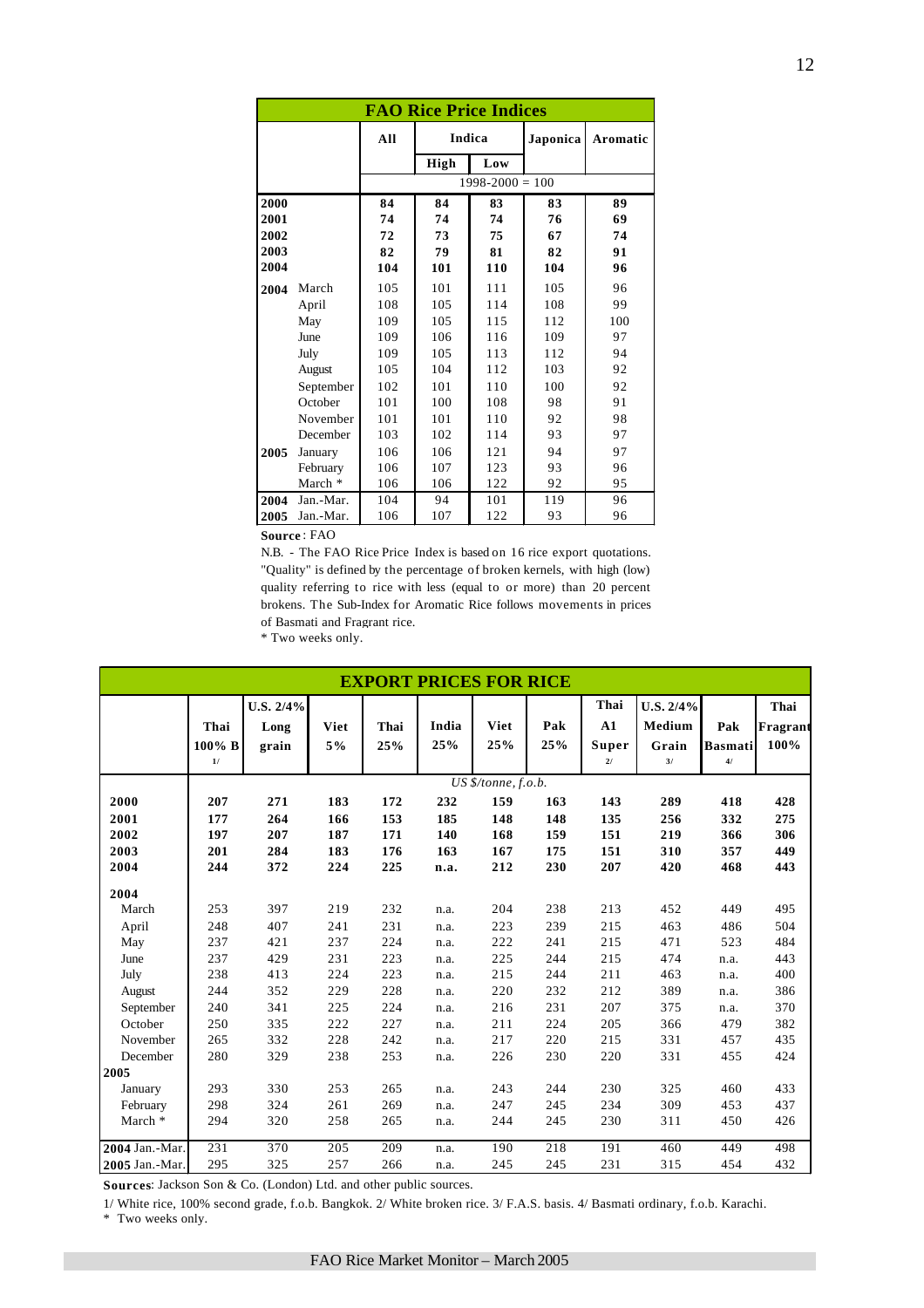| WORLD PADDY PRODUCTION         |            |                     |                    |                              | WORLD IMPORTS OF RICE |                        |                        |  |
|--------------------------------|------------|---------------------|--------------------|------------------------------|-----------------------|------------------------|------------------------|--|
|                                | 2003       | 2004<br>(estimated) | 2005<br>(forecast) |                              | 2003                  | 2004<br>(estimated)    | $2005^3$<br>(forecast) |  |
|                                |            | million tonnes      |                    |                              |                       | million tonnes, milled |                        |  |
| <b>WORLD</b>                   | 583.3      | 605.2               | 614.5              | <b>WORLD</b>                 | 27.7                  | 26.5                   | 25.8                   |  |
| Developing countries           | 560.1      | 579.1               | 589.5              | Developing countries         | 23.3                  | 21.8                   | 21.3                   |  |
| Developed countries            | 23.2       | 26.1                | 25.0               | Developed countries          | 4.3                   | 4.7                    | 4.5                    |  |
| <b>ASIA</b>                    | 530.2      | 547.1               | 556.6              | <b>ASIA</b>                  | 13.5                  | 11.7                   | 11.8                   |  |
| Bangladesh                     | 38.8       | 38.3                | 39.8               | Bangladesh                   | 1.6                   | 0.6                    | 1.0                    |  |
| Cambodia                       | 4.7        | 4.1                 | 4.5                | China                        | 0.4                   | 0.9                    | 0.7                    |  |
| China                          | 162.3      | 181.5               | 184.1              | of which Taiwan Prov.        | 0.1                   | 0.2                    | 0.2                    |  |
| of which Taiwan Prov           | 1.6        | 1.5                 | 1.6                | Indonesia                    | 2.5                   | 1.0                    | 1.2                    |  |
| India                          | 130.5      | 127.5               | 131.0              | Iran, Islamic Rep. of        | 0.9                   | 0.7                    | 0.6                    |  |
| Indonesia                      | 52.1       | 54.1                | 53.1               | Iraq                         | 0.8                   | 1.1                    | 1.1                    |  |
| Iran, Islamic Rep. of          | 3.3        | 3.4                 | 3.5                | Japan                        | 0.7                   | 0.7                    | 0.7                    |  |
| Japan                          | 9.7        | 10.9                | 10.6               | Malaysia                     | 0.6                   | 0.7                    | 0.6                    |  |
| Korea Rep. of                  | 6.0        | 6.8                 | 6.7                | Philippines                  | 0.9                   | 1.0                    | 1.1                    |  |
| Myanmar                        | 22.9       | 22.0                | 22.0               | Saudi Arabia                 | 0.8                   | 0.9                    | 0.8                    |  |
| Pakistan                       | 7.3        | 7.5                 | 7.6                | Sri Lanka                    | 0.0                   | 0.2                    | 0.0                    |  |
| Philippines                    | 14.2       | 14.4                | 14.6               |                              |                       |                        |                        |  |
| Sri Lanka                      | 3.1        | 2.6                 | 3.0                | <b>AFRICA</b>                | 8.0                   | 8.4                    | 8.0                    |  |
| Thailand                       | 27.2       | 25.2                | 26.5               | Côte d'Ivoire                | 0.8                   | 0.8                    | 0.8                    |  |
| Viet Nam                       | 34.5       | 35.7                | 36.0               | Nigeria                      | 1.5                   | 1.5                    | 1.3                    |  |
|                                |            |                     |                    | Senegal                      | 0.6                   | 0.7                    | 0.7                    |  |
| <b>AFRICA</b>                  | 18.0       | 18.4                | 19.1               | South Africa                 | 0.8                   | 1.0                    | 0.9                    |  |
| North Africa                   | 6.2        | 6.4                 | 6.4                | <b>CENTRAL AMERICA</b>       | 2.0                   | 2.1                    | 2.1                    |  |
| Egypt                          | 6.2        | 6.4                 | 6.4                | Cuba                         | 0.6                   | 0.6                    | 0.6                    |  |
|                                |            |                     |                    | Mexico                       | 0.5                   | 0.5                    | 0.5                    |  |
| Sub-Saharan Africa             | 11.8       | 12.0                | 12.7               |                              |                       |                        |                        |  |
| Western Africa                 | 7.4        | 7.3                 | 7.6                | <b>SOUTH AMERICA</b>         | 1.4                   | 1.3                    | 1.0                    |  |
| Côte d'Ivoire<br>Guinea        | 0.7<br>0.9 | 0.7<br>0.9          | 0.7<br>0.9         | <b>Brazil</b><br>Peru        | 1.1<br>0.0            | 0.9<br>0.1             | 0.7<br>0.1             |  |
| Mali                           | 1.0        | 0.7                 | 0.9                |                              |                       |                        |                        |  |
| Nigeria                        | 3.4        | 3.5                 | 3.7                | <b>NORTH AMERICA</b>         | 0.7                   | 0.8                    | 0.7                    |  |
| Central Africa                 | 0.4        | 0.4                 | 0.4                | Canada                       | 0.3                   | 0.3                    | 0.3                    |  |
| Eastern Africa                 | 0.9        | 1.0                 | 0.9                | <b>United States</b>         | 0.4                   | 0.5                    | 0.5                    |  |
| Tanzania                       | 0.6        | 0.7                 | 0.7                |                              |                       |                        |                        |  |
| Southern Africa                | 3.1        | 3.3                 | 3.7                | <b>EUROPE</b>                | 1.8                   | 1.9                    | 1.8                    |  |
| Madagascar                     | 2.8        | 3.0                 | 3.4                | EU<br>2/                     | 0.7                   | 0.9                    | 1.0                    |  |
| Mozambique                     | 0.2        | 0.2                 | 0.2                | Russian Fed.                 | 0.5                   | 0.5                    | 0.5                    |  |
|                                |            |                     |                    |                              |                       |                        |                        |  |
| <b>CENTRAL AMERICA</b><br>Cuba | 2.6<br>0.7 | 2.5<br>0.7          | 2.6<br>0.7         | <b>OCEANIA</b>               | 0.4                   | 0.4                    | 0.4                    |  |
|                                | 0.6        | 0.6                 | 0.6                |                              |                       |                        |                        |  |
| Dominican Rep.<br>Mexico       | 0.3        | 0.3                 | 0.3                | <b>WORLD EXPORTS OF RICE</b> |                       |                        |                        |  |
| <b>SOUTH AMERICA</b>           | 19.9       | 22.7                | 22.5               |                              | 2003                  | 2004                   | $2005^3$               |  |
| Argentina                      | 0.7        | 1.1                 | $1.1\,$            |                              |                       | (estimated)            | (forecast)             |  |
| Brazil                         | 10.4       |                     | 12.8               |                              |                       |                        |                        |  |
| Colombia                       | 2.5        | 12.8<br>2.7         | 2.7                |                              |                       | million tonnes, milled |                        |  |
| Peru                           | 2.1        | 1.8                 | 2.0                |                              |                       |                        |                        |  |
|                                | 0.9        |                     |                    | <b>WORLD</b>                 | 27.7                  | 26.5                   | 25.8                   |  |
| Uruguay                        |            | 1.3                 | 1.1                | Developing countries         | 23.2                  | 22.5                   | 21.7                   |  |
| NORTH AMERICA                  | 9.1        | 10.5                | 9.9                | Developed countries          | 4.4                   | 3.9                    | 4.1                    |  |
| <b>United States</b>           | 9.1        | 10.5                | 9.9                |                              |                       |                        |                        |  |
|                                |            |                     |                    | <b>ASIA</b>                  | 21.6                  | 20.5                   | 19.8                   |  |
| <b>EUROPE</b>                  | 3.3        | 3.4                 | 3.3                | China                        | 2.7                   | 1.0                    | 1.5                    |  |
| EU<br>2/                       | 2.7        | 2.8                 | 2.7                | of which Taiwan Prov.        | 0.1                   | 0.1                    | 0.1                    |  |
|                                |            |                     |                    | India                        | 4.4                   | 2.6                    | 2.5                    |  |
| <b>OCEANIA</b>                 | 0.4        | 0.6                 | 0.4                | Myanmar                      | 0.4                   | 0.2                    | 0.3                    |  |
| Australia                      | 0.4        | 0.5                 | 0.4                | Pakistan                     | 2.0                   | 1.9                    | 2.2                    |  |
|                                |            |                     |                    | Thailand                     | 7.6                   | 10.1                   | 8.5                    |  |

| illion tonnes<br>million tonnes, milled<br><b>WORLD</b><br>27.7<br>26.5<br>25.8<br>605.2<br>614.5<br>579.1<br>589.5<br>Developing countries<br>23.3<br>21.8<br>21.3<br>25.0<br>4.3<br>4.7<br>26.1<br>Developed countries<br>4.5<br>547.1<br>556.6<br><b>ASIA</b><br>13.5<br>11.7<br>11.8<br>38.3<br>39.8<br>Bangladesh<br>1.6<br>$0.6^{\circ}$<br>1.0<br>4.1<br>China<br>0.4<br>0.9<br>4.5<br>0.7<br>184.1<br>of which Taiwan Prov.<br>181.5<br>0.1<br>0.2<br>0.2<br>1.2<br>1.5<br>1.6<br>Indonesia<br>2.5<br>1.0<br>131.0<br>127.5<br>0.9<br>0.7<br>0.6<br>Iran, Islamic Rep. of<br>54.1<br>53.1<br>0.8<br>1.1<br>Iraq<br>1.1<br>3.4<br>3.5<br>0.7<br>0.7<br>0.7<br>Japan<br>10.9<br>10.6<br>0.6<br>Malaysia<br>0.6<br>0.7<br>6.7<br>Philippines<br>0.9<br>6.8<br>1.0<br>1.1<br>22.0<br>22.0<br>Saudi Arabia<br>0.8<br>0.9<br>0.8<br>7.5<br>7.6<br>Sri Lanka<br>0.0<br>0.2<br>0.0<br>14.4<br>14.6<br>2.6<br>3.0<br><b>AFRICA</b><br>8.0<br>8.4<br>8.0<br>25.2<br>26.5<br>Côte d'Ivoire<br>0.8<br>0.8<br>0.8<br>35.7<br>36.0<br>Nigeria<br>1.5<br>1.5<br>1.3<br>0.6<br>0.7<br>0.7<br>Senegal<br>South Africa<br>18.4<br>19.1<br>0.8<br>1.0<br>0.9<br>6.4<br>6.4<br><b>CENTRAL AMERICA</b><br>2.0<br>2.1<br>2.1<br>6.4<br>6.4<br>Cuba<br>0.6<br>0.6<br>0.6<br>Mexico<br>0.5<br>0.5<br>0.5<br>12.0<br>12.7<br><b>SOUTH AMERICA</b><br>1.0<br>7.6<br>1.4<br>1.3<br>7.3<br>0.7<br>0.9<br>0.7<br>Brazil<br>1.1<br>0.7<br>0.9<br>0.9<br>Peru<br>0.0<br>0.1<br>0.1<br>0.7<br>0.9<br>3.7<br><b>NORTH AMERICA</b><br>0.7<br>3.5<br>0.7<br>0.8<br>0.3<br>0.3<br>0.4<br>0.4<br>Canada<br>0.3<br><b>United States</b><br>0.5<br>1.0<br>0.9<br>0.4<br>0.5<br>0.7<br>0.7<br>3.7<br>3.3<br><b>EUROPE</b><br>1.8<br>1.9<br>1.8<br>3.0<br>3.4<br>EU.<br>0.7<br>0.9<br>1.0<br>2/<br>0.2<br>0.2<br>Russian Fed.<br>0.5<br>0.5<br>0.5<br>2.5<br>2.6<br><b>OCEANIA</b><br>0.4<br>0.4<br>0.4<br>0.7<br>0.7 | (estimated) | (forecast) |  | (estimated) | (forecast) |
|--------------------------------------------------------------------------------------------------------------------------------------------------------------------------------------------------------------------------------------------------------------------------------------------------------------------------------------------------------------------------------------------------------------------------------------------------------------------------------------------------------------------------------------------------------------------------------------------------------------------------------------------------------------------------------------------------------------------------------------------------------------------------------------------------------------------------------------------------------------------------------------------------------------------------------------------------------------------------------------------------------------------------------------------------------------------------------------------------------------------------------------------------------------------------------------------------------------------------------------------------------------------------------------------------------------------------------------------------------------------------------------------------------------------------------------------------------------------------------------------------------------------------------------------------------------------------------------------------------------------------------------------------------------------------------------------------------------------------------------------------------------------------------------------------------------------------------------------------------------------------------------|-------------|------------|--|-------------|------------|
|                                                                                                                                                                                                                                                                                                                                                                                                                                                                                                                                                                                                                                                                                                                                                                                                                                                                                                                                                                                                                                                                                                                                                                                                                                                                                                                                                                                                                                                                                                                                                                                                                                                                                                                                                                                                                                                                                      |             |            |  |             |            |
|                                                                                                                                                                                                                                                                                                                                                                                                                                                                                                                                                                                                                                                                                                                                                                                                                                                                                                                                                                                                                                                                                                                                                                                                                                                                                                                                                                                                                                                                                                                                                                                                                                                                                                                                                                                                                                                                                      |             |            |  |             |            |
|                                                                                                                                                                                                                                                                                                                                                                                                                                                                                                                                                                                                                                                                                                                                                                                                                                                                                                                                                                                                                                                                                                                                                                                                                                                                                                                                                                                                                                                                                                                                                                                                                                                                                                                                                                                                                                                                                      |             |            |  |             |            |
|                                                                                                                                                                                                                                                                                                                                                                                                                                                                                                                                                                                                                                                                                                                                                                                                                                                                                                                                                                                                                                                                                                                                                                                                                                                                                                                                                                                                                                                                                                                                                                                                                                                                                                                                                                                                                                                                                      |             |            |  |             |            |
|                                                                                                                                                                                                                                                                                                                                                                                                                                                                                                                                                                                                                                                                                                                                                                                                                                                                                                                                                                                                                                                                                                                                                                                                                                                                                                                                                                                                                                                                                                                                                                                                                                                                                                                                                                                                                                                                                      |             |            |  |             |            |
|                                                                                                                                                                                                                                                                                                                                                                                                                                                                                                                                                                                                                                                                                                                                                                                                                                                                                                                                                                                                                                                                                                                                                                                                                                                                                                                                                                                                                                                                                                                                                                                                                                                                                                                                                                                                                                                                                      |             |            |  |             |            |
|                                                                                                                                                                                                                                                                                                                                                                                                                                                                                                                                                                                                                                                                                                                                                                                                                                                                                                                                                                                                                                                                                                                                                                                                                                                                                                                                                                                                                                                                                                                                                                                                                                                                                                                                                                                                                                                                                      |             |            |  |             |            |
|                                                                                                                                                                                                                                                                                                                                                                                                                                                                                                                                                                                                                                                                                                                                                                                                                                                                                                                                                                                                                                                                                                                                                                                                                                                                                                                                                                                                                                                                                                                                                                                                                                                                                                                                                                                                                                                                                      |             |            |  |             |            |
|                                                                                                                                                                                                                                                                                                                                                                                                                                                                                                                                                                                                                                                                                                                                                                                                                                                                                                                                                                                                                                                                                                                                                                                                                                                                                                                                                                                                                                                                                                                                                                                                                                                                                                                                                                                                                                                                                      |             |            |  |             |            |
|                                                                                                                                                                                                                                                                                                                                                                                                                                                                                                                                                                                                                                                                                                                                                                                                                                                                                                                                                                                                                                                                                                                                                                                                                                                                                                                                                                                                                                                                                                                                                                                                                                                                                                                                                                                                                                                                                      |             |            |  |             |            |
|                                                                                                                                                                                                                                                                                                                                                                                                                                                                                                                                                                                                                                                                                                                                                                                                                                                                                                                                                                                                                                                                                                                                                                                                                                                                                                                                                                                                                                                                                                                                                                                                                                                                                                                                                                                                                                                                                      |             |            |  |             |            |
|                                                                                                                                                                                                                                                                                                                                                                                                                                                                                                                                                                                                                                                                                                                                                                                                                                                                                                                                                                                                                                                                                                                                                                                                                                                                                                                                                                                                                                                                                                                                                                                                                                                                                                                                                                                                                                                                                      |             |            |  |             |            |
|                                                                                                                                                                                                                                                                                                                                                                                                                                                                                                                                                                                                                                                                                                                                                                                                                                                                                                                                                                                                                                                                                                                                                                                                                                                                                                                                                                                                                                                                                                                                                                                                                                                                                                                                                                                                                                                                                      |             |            |  |             |            |
|                                                                                                                                                                                                                                                                                                                                                                                                                                                                                                                                                                                                                                                                                                                                                                                                                                                                                                                                                                                                                                                                                                                                                                                                                                                                                                                                                                                                                                                                                                                                                                                                                                                                                                                                                                                                                                                                                      |             |            |  |             |            |
|                                                                                                                                                                                                                                                                                                                                                                                                                                                                                                                                                                                                                                                                                                                                                                                                                                                                                                                                                                                                                                                                                                                                                                                                                                                                                                                                                                                                                                                                                                                                                                                                                                                                                                                                                                                                                                                                                      |             |            |  |             |            |
|                                                                                                                                                                                                                                                                                                                                                                                                                                                                                                                                                                                                                                                                                                                                                                                                                                                                                                                                                                                                                                                                                                                                                                                                                                                                                                                                                                                                                                                                                                                                                                                                                                                                                                                                                                                                                                                                                      |             |            |  |             |            |
|                                                                                                                                                                                                                                                                                                                                                                                                                                                                                                                                                                                                                                                                                                                                                                                                                                                                                                                                                                                                                                                                                                                                                                                                                                                                                                                                                                                                                                                                                                                                                                                                                                                                                                                                                                                                                                                                                      |             |            |  |             |            |
|                                                                                                                                                                                                                                                                                                                                                                                                                                                                                                                                                                                                                                                                                                                                                                                                                                                                                                                                                                                                                                                                                                                                                                                                                                                                                                                                                                                                                                                                                                                                                                                                                                                                                                                                                                                                                                                                                      |             |            |  |             |            |
|                                                                                                                                                                                                                                                                                                                                                                                                                                                                                                                                                                                                                                                                                                                                                                                                                                                                                                                                                                                                                                                                                                                                                                                                                                                                                                                                                                                                                                                                                                                                                                                                                                                                                                                                                                                                                                                                                      |             |            |  |             |            |
|                                                                                                                                                                                                                                                                                                                                                                                                                                                                                                                                                                                                                                                                                                                                                                                                                                                                                                                                                                                                                                                                                                                                                                                                                                                                                                                                                                                                                                                                                                                                                                                                                                                                                                                                                                                                                                                                                      |             |            |  |             |            |
|                                                                                                                                                                                                                                                                                                                                                                                                                                                                                                                                                                                                                                                                                                                                                                                                                                                                                                                                                                                                                                                                                                                                                                                                                                                                                                                                                                                                                                                                                                                                                                                                                                                                                                                                                                                                                                                                                      |             |            |  |             |            |
|                                                                                                                                                                                                                                                                                                                                                                                                                                                                                                                                                                                                                                                                                                                                                                                                                                                                                                                                                                                                                                                                                                                                                                                                                                                                                                                                                                                                                                                                                                                                                                                                                                                                                                                                                                                                                                                                                      |             |            |  |             |            |
|                                                                                                                                                                                                                                                                                                                                                                                                                                                                                                                                                                                                                                                                                                                                                                                                                                                                                                                                                                                                                                                                                                                                                                                                                                                                                                                                                                                                                                                                                                                                                                                                                                                                                                                                                                                                                                                                                      |             |            |  |             |            |
|                                                                                                                                                                                                                                                                                                                                                                                                                                                                                                                                                                                                                                                                                                                                                                                                                                                                                                                                                                                                                                                                                                                                                                                                                                                                                                                                                                                                                                                                                                                                                                                                                                                                                                                                                                                                                                                                                      |             |            |  |             |            |
|                                                                                                                                                                                                                                                                                                                                                                                                                                                                                                                                                                                                                                                                                                                                                                                                                                                                                                                                                                                                                                                                                                                                                                                                                                                                                                                                                                                                                                                                                                                                                                                                                                                                                                                                                                                                                                                                                      |             |            |  |             |            |
|                                                                                                                                                                                                                                                                                                                                                                                                                                                                                                                                                                                                                                                                                                                                                                                                                                                                                                                                                                                                                                                                                                                                                                                                                                                                                                                                                                                                                                                                                                                                                                                                                                                                                                                                                                                                                                                                                      |             |            |  |             |            |
|                                                                                                                                                                                                                                                                                                                                                                                                                                                                                                                                                                                                                                                                                                                                                                                                                                                                                                                                                                                                                                                                                                                                                                                                                                                                                                                                                                                                                                                                                                                                                                                                                                                                                                                                                                                                                                                                                      |             |            |  |             |            |
|                                                                                                                                                                                                                                                                                                                                                                                                                                                                                                                                                                                                                                                                                                                                                                                                                                                                                                                                                                                                                                                                                                                                                                                                                                                                                                                                                                                                                                                                                                                                                                                                                                                                                                                                                                                                                                                                                      |             |            |  |             |            |
|                                                                                                                                                                                                                                                                                                                                                                                                                                                                                                                                                                                                                                                                                                                                                                                                                                                                                                                                                                                                                                                                                                                                                                                                                                                                                                                                                                                                                                                                                                                                                                                                                                                                                                                                                                                                                                                                                      |             |            |  |             |            |
|                                                                                                                                                                                                                                                                                                                                                                                                                                                                                                                                                                                                                                                                                                                                                                                                                                                                                                                                                                                                                                                                                                                                                                                                                                                                                                                                                                                                                                                                                                                                                                                                                                                                                                                                                                                                                                                                                      |             |            |  |             |            |
|                                                                                                                                                                                                                                                                                                                                                                                                                                                                                                                                                                                                                                                                                                                                                                                                                                                                                                                                                                                                                                                                                                                                                                                                                                                                                                                                                                                                                                                                                                                                                                                                                                                                                                                                                                                                                                                                                      |             |            |  |             |            |
|                                                                                                                                                                                                                                                                                                                                                                                                                                                                                                                                                                                                                                                                                                                                                                                                                                                                                                                                                                                                                                                                                                                                                                                                                                                                                                                                                                                                                                                                                                                                                                                                                                                                                                                                                                                                                                                                                      |             |            |  |             |            |
|                                                                                                                                                                                                                                                                                                                                                                                                                                                                                                                                                                                                                                                                                                                                                                                                                                                                                                                                                                                                                                                                                                                                                                                                                                                                                                                                                                                                                                                                                                                                                                                                                                                                                                                                                                                                                                                                                      |             |            |  |             |            |
|                                                                                                                                                                                                                                                                                                                                                                                                                                                                                                                                                                                                                                                                                                                                                                                                                                                                                                                                                                                                                                                                                                                                                                                                                                                                                                                                                                                                                                                                                                                                                                                                                                                                                                                                                                                                                                                                                      |             |            |  |             |            |
|                                                                                                                                                                                                                                                                                                                                                                                                                                                                                                                                                                                                                                                                                                                                                                                                                                                                                                                                                                                                                                                                                                                                                                                                                                                                                                                                                                                                                                                                                                                                                                                                                                                                                                                                                                                                                                                                                      |             |            |  |             |            |
|                                                                                                                                                                                                                                                                                                                                                                                                                                                                                                                                                                                                                                                                                                                                                                                                                                                                                                                                                                                                                                                                                                                                                                                                                                                                                                                                                                                                                                                                                                                                                                                                                                                                                                                                                                                                                                                                                      |             |            |  |             |            |
|                                                                                                                                                                                                                                                                                                                                                                                                                                                                                                                                                                                                                                                                                                                                                                                                                                                                                                                                                                                                                                                                                                                                                                                                                                                                                                                                                                                                                                                                                                                                                                                                                                                                                                                                                                                                                                                                                      |             |            |  |             |            |
|                                                                                                                                                                                                                                                                                                                                                                                                                                                                                                                                                                                                                                                                                                                                                                                                                                                                                                                                                                                                                                                                                                                                                                                                                                                                                                                                                                                                                                                                                                                                                                                                                                                                                                                                                                                                                                                                                      |             |            |  |             |            |

| ронникан кер.                         | $\mathbf{v} \cdot \mathbf{v}$ | v.v  | v.v  |
|---------------------------------------|-------------------------------|------|------|
| Mexico                                | 0.3                           | 0.3  | 0.3  |
| <b>SOUTH AMERICA</b>                  | 19.9                          | 22.7 | 22.5 |
| Argentina                             | 0.7                           | 1.1  | 1.1  |
| <b>Brazil</b>                         | 10.4                          | 12.8 | 12.8 |
| Colombia                              | 2.5                           | 2.7  | 2.7  |
| Peru                                  | 2.1                           | 1.8  | 2.0  |
| Uruguay                               | 0.9                           | 1.3  | 1.1  |
|                                       |                               |      |      |
| <b>NORTH AMERICA</b>                  | 9.1                           | 10.5 | 9.9  |
| <b>United States</b>                  | 9.1                           | 10.5 | 9.9  |
|                                       |                               |      |      |
| <b>EUROPE</b>                         | 3.3                           | 3.4  | 3.3  |
| $EU$ $2/$                             | 2.7                           | 2.8  | 2.7  |
|                                       |                               |      |      |
| <b>OCEANIA</b>                        | 0.4                           | 0.6  | 0.4  |
| Australia                             | 0.4                           | 0.5  | 0.4  |
|                                       |                               |      |      |
|                                       |                               |      |      |
|                                       |                               |      |      |
|                                       |                               |      |      |
|                                       |                               |      |      |
|                                       |                               |      |      |
|                                       |                               |      |      |
|                                       |                               |      |      |
|                                       |                               |      |      |
|                                       |                               |      |      |
|                                       |                               |      |      |
| <b>FOOTNOTES:</b>                     |                               |      |      |
| Totals computed from unrounded data.  |                               |      |      |
| 1/ EU-15 until 2003, EU-25 from 2004. |                               |      |      |
| $2$ $\ell$ III. also to a stationary  |                               |      |      |

 $2/$  Highly tentative.

## FAO Rice Market Monitor – March 2005